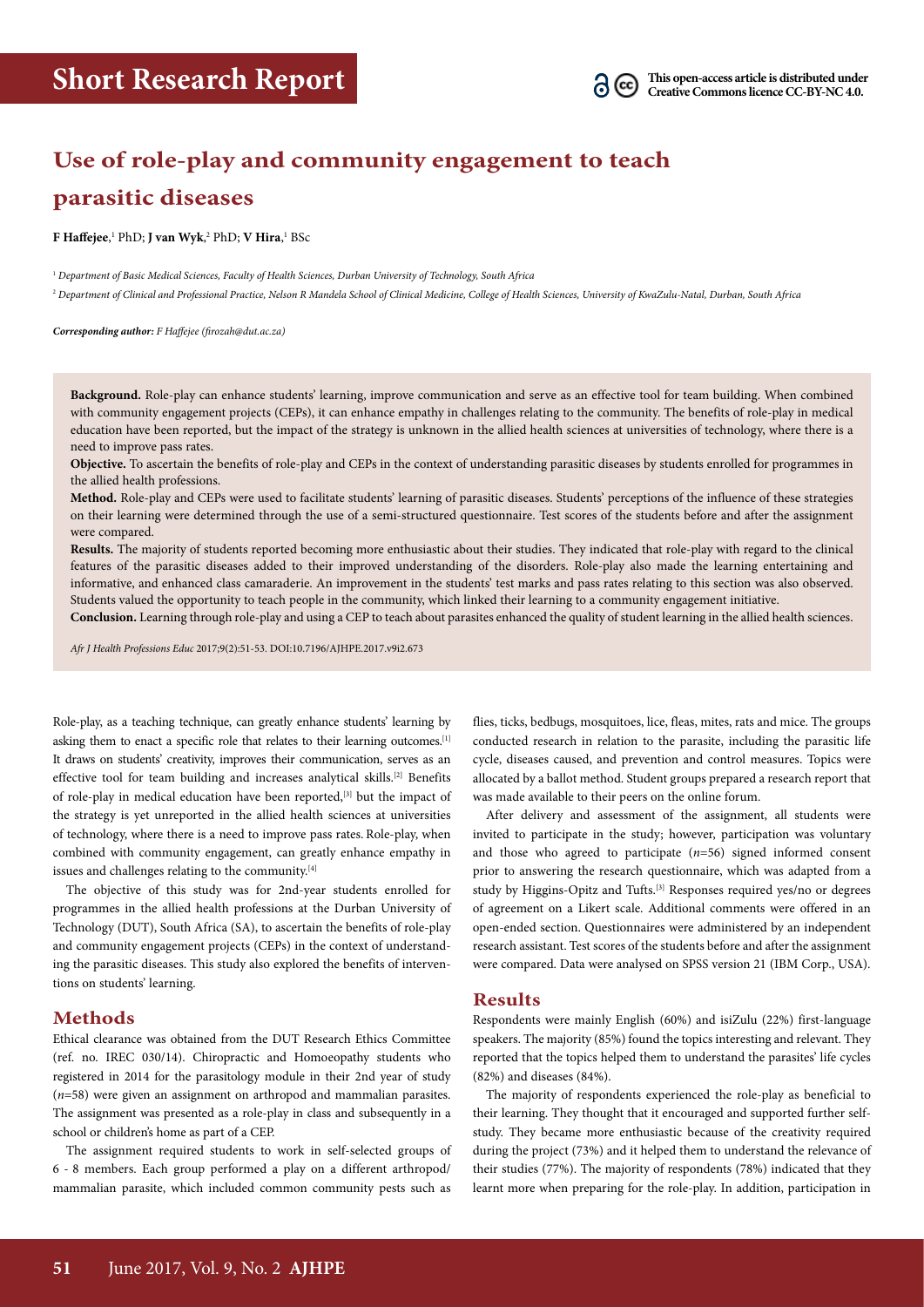the play caused students to engage in additional reading and research of the parasites and parasitic diseases (74% and 78%, respectively; Table 1). The respondents agreed that role-play made the presentations more entertaining (82%) and that it helped them to gain an easier and better understanding of the disorder being studied (77%).

Those who were hesitant to speak in front of a large group indicated that the activity had helped them to overcome their fear of public speaking (58%). The role-play of other groups was equally informative (85%) and easy to follow (63%). Students valued the feedback from their peers, which helped them to identify deficiencies in their presentations (64%). Some students (34%) were, however, still reluctant to ask questions during the discussion time (Table 1).

The role-play enhanced class camaraderie (82%). The presentations allowed the majority to integrate new material with previously taught content (76%). Despite a small group (44%) indicating that the presentations were more informative than lectures, 78% thought that role-play should be continued in the future. While 71% found the exercise useful, only 56% wanted role-play extended to other parts of the curriculum (Table 1).

Most respondents were pleased to present as part of a CEP (80%). The CEP component increased their awareness of how education can help others (85%). The majority planned to become more involved in CEP in the future (84%).

The students obtained a significantly higher mean on their test scores (77.7 (standard deviation 10.9)%; range 53 - 95%) after the role-play intervention, when their marks were compared with the pre-intervention test (55.2 (17.0)%; range 11 - 91%; *p*=0.005). The pre-intervention and postintervention pass rates were 72.4% and 100%, respectively.

#### **Discussion**

The intervention promoted active involvement of students in the learning process. It allowed them to be creative and to develop new skills. It had a positive impact on the students' learning, with the majority becoming more enthusiastic and active in the learning process.

Students found the topics stimulating and relevant to the course; it also helped in understanding both parasitic lifestyles and diseases. Students were very creative in their approach to and presentation of the task. The role-play took the form of short plays, which ranged from patient consultation with health practitioners, school scenarios, such as was seen in a lice presentation, to SA real-life situations, mimicking housing conditions of low-income workers through to taxi drivers. The plays generated a great deal of interest and humour among students and staff. The students indicated that the presentations were informative, enhancing class camaraderie. Role-play of clinical features of the parasitic diseases was perceived to improve students' understanding of the disorders. Other studies have similarly found that roleplay increased learning and retention.[3]

Role-play can serve as an extra strategy to assist weaker students, who generally struggle with abstract concepts.[5] We also noted an improvement in mean test marks and pass rates after the role-play exercise, indicating that weak students, particularly, benefited from the intervention. As higher education institutions are striving to increase higher pass rates, the introduction of this type of intervention will be beneficial to both the students and the institutions. Interestingly, only 44% of respondents found role-play more informative than lectures. It is possible that this finding stems from our students' past, where they relied heavily on teacher-directed instruction, and that these students still need to become confident in their ability to research their own topics.

#### **Table 1. Benefits of role-play and responses to a community engagement project**

| Benefits of role-play in the classroom, %    |                                                                                                     |    |
|----------------------------------------------|-----------------------------------------------------------------------------------------------------|----|
|                                              | Role-play by the other groups were informative                                                      | 85 |
|                                              | Role-play made the presentations more entertaining                                                  | 82 |
|                                              | Role-play contributed to a more friendly camaraderie atmosphere<br>in the class                     | 82 |
|                                              | Role-play encouraged further reading on parasitic diseases                                          | 78 |
|                                              | Learn more when having to prepare for the role-play                                                 | 78 |
|                                              | This method of teaching should continue in future                                                   | 78 |
|                                              | Role-play helped in understanding the relevance of the study                                        | 77 |
|                                              | Gained an easier and better understanding of the disorder                                           | 77 |
|                                              | Role-play helped to integrate material covered in other parts of<br>the curriculum                  | 76 |
|                                              | Role-play encouraged further reading on parasites                                                   | 74 |
|                                              | Role-play caused more than usual enthusiasm about studying                                          | 73 |
|                                              | Found the exercise useful                                                                           | 71 |
|                                              | Audience feedback was helpful in identifying deficiencies                                           | 64 |
|                                              | It was easy to follow the subject matter presented by other groups                                  | 63 |
|                                              | Role-play helped in overcoming the fear of addressing a large<br>group of people                    | 58 |
|                                              | Would like role-play extended to other courses offered in the<br>2nd-year programme                 | 56 |
|                                              | Generally reluctant to speak in front of a large group                                              | 56 |
|                                              | Role-play is more informative than lectures                                                         | 44 |
|                                              | Hesitant to ask questions during discussion time                                                    | 34 |
| Responses related to community engagement, % |                                                                                                     |    |
|                                              | Project created awareness of the need to be engaged in<br>communities that need help with education | 85 |
|                                              | Plan to become more involved in community engagement<br>projects in the future                      | 84 |
|                                              | Happy to present the work as part of a CEP                                                          | 80 |

The students could easily follow and understand the peer presentations, indicating that they were able to learn from researching, role-playing and their role as a peer observer and assessor. Furthermore, our study indicates that students who were previously hesitant to speak in front of large groups of people now overcame their fear of public speaking. This is supported by a previous study, where role-play was used in the teaching of foreign language education.<sup>[1]</sup> It has been suggested that role-play boosts self-confidence and raises self-education capabilities.[2]

Our study was novel in that the students were required to present the role-play at an educational facility, such as a school or a children's home, as part of a CEP. Feedback indicated that this part of the project was favourably experienced and enjoyed. The majority intended to maintain their involvement in the community setting. Soon after the class activity, two groups of students returned to the respective children's homes to spend additional time with the children. The activity thus not only created sympathy for those afflicted by parasitic diseases, but created empathy for those less fortunate than themselves. Consequently, our students have taken steps to alleviate the plight of disadvantaged individuals.

The majority of students wanted the exercise to continue during the course. However, only 58% felt that such an exercise should be extended